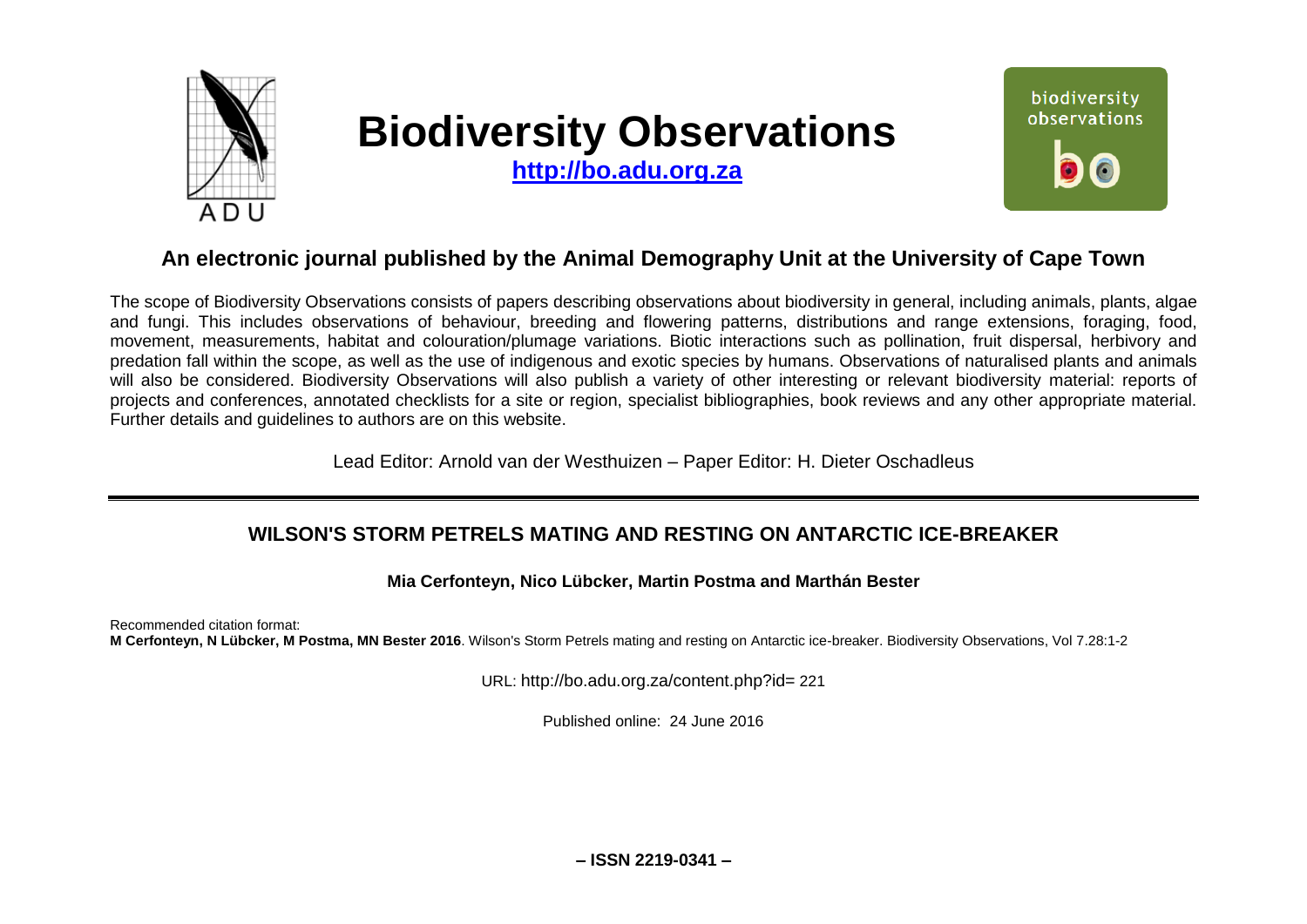

### **BIRD OBSERVATION**

## **WILSON'S STORM PETRELS MATING AND RESTING ON ANTARCTIC ICE-BREAKER**

*Mia Cerfonteyn<sup>1</sup> , Nico Lübcker<sup>2</sup> , Martin Postma<sup>2</sup> and Marthán Bester<sup>2</sup>*

\* Corresponding author: mnbester@zoology.up.ac.za

Wilson's Storm Petrels (*Oceanites oceanicus*) are known ship followers, and breed from March to May in ice-free areas on Antarctic coastlines and nearby islands during the austral summer (Hockey et al. 2005). The species was only seen at the ice shelf on the Princess Martha Coast, Antarctica, during Voyage 18 of the ice-breaker MV S.A. Agulhas II from Cape Town, South Africa. Upon arrival at Penguin Bukta (70°15.77'S, 02°42.88'W) on the early morning of Wednesday 16 December 2015, the ship proceeded through a polynya to the 28 m high ice shelf to commence offloading cargo destined for the SANAE IV Station. Under a 24 h ambient light regime, a number of Wilson's Storm Petrels was clearly interested in the foredeck of the ship, flitting and hovering about primarily from the early afternoon to late evening (when opportunistic observations usually ceased) in the 3-day period ending noon on Saturday 19 December when the ship departed westward to Atka Bay (70°30.54'S, 08°10.93'W).

What attracted the birds to the ship appeared to be (a) two identical free-standing 25,000 litre dark blue painted fuel tanks which had been placed on the foredeck, (b) the raised platform mid-ships with a large circular yellow painted target area (5 m in diameter) for depositing cargo by crane, and (c) the red railing of the ship which stood out against the green background of the ship's decks and predominantly white super structures. Time budget calculations based on 20 scans (Altmann 1974) at 5 min apart, of one to seven birds present over a 1.5 h period (21:00 - 22:55 local apparent time,

interrupted by 20 min when the ship moved some distance away from the shelf) on 18 December, showed that the birds were airborne 74.3% of the time over the foredeck, settling on the blue tanks (23.1%), yellow painted circle (1.3%) and red railing (1.3%) for relatively short periods.

The attraction of the yellow and red painted structures is not entirely surprising, as orange and red objects are attractive to feeding Wilson's Storm Petrels (Harper 1979) while the attraction to the blue painted fuel tanks in particular, and later to a structure covered by blue PVC canvas (see below), is unclear. However, the tank colour resembled that of the sea surface waters surrounding the ship, and this might have played a role. The birds settled primarily on the small strip of negotiable upper surface of the round tank, and on some occasions on the strip of catwalk set onto the upper part of the frame holding the tank. On the previous day, 17 December, one bird was observed sitting on the one tank's catwalk, while three other birds on the tank were presumably interacting aggressively (circling, with spread wings and apparently vocalising), one of which either chased one other away or followed it on more than one occasion. On 20 December, while at Atka Bay, one bird, viewed through a passenger cabin porthole, sat on the starboard outside passage against the ship's green painted bottom guard skirting, pecking away at the 8.5 cm high structure. It was soon joined by another bird, and after what initially seemed to be aggressive interaction, the arriving bird mounted its partner for about 60 sec. Afterwards, they preened each other, before both took off.

On 21 December, four birds were flying around at 19:15, when two landed on the deck where the two fuel tanks were located before their removal onto the low ice shelf of Atka Bay earlier in the morning. The birds shuffled around for a few minutes, before taking off again.

On 22 December, a number of birds variously landed on the deck usually on the area where the fuel tanks used to stand, while the ship